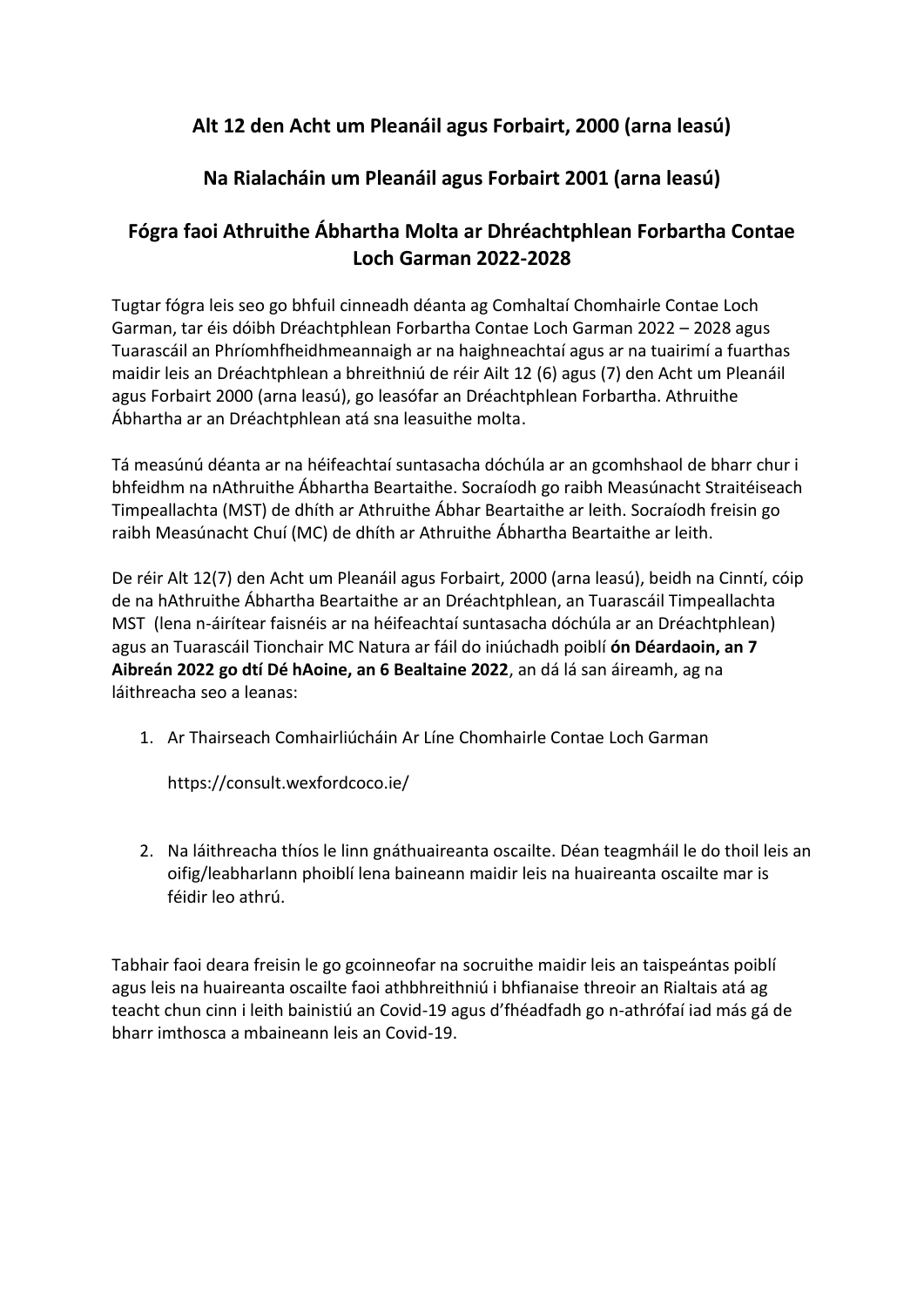| Suíomh                                                                                                                                   | <b>Uaireanta Oscailte</b>                                                                                                                                                                                                                                                                                     | Déan Teagmháil le                                               |
|------------------------------------------------------------------------------------------------------------------------------------------|---------------------------------------------------------------------------------------------------------------------------------------------------------------------------------------------------------------------------------------------------------------------------------------------------------------|-----------------------------------------------------------------|
| An Roinn Pleanála, Bloc B,<br>Comhairle Contae Loch<br>Garman, Halla an Chontae,<br>An Charraig Leathan, Baile<br>Loch Garman, Y35 WY93. | Luan go hAoine (seachas<br>Laethanta Saoire Poiblí) 9.00rn<br>go 1.00in agus 2.00in go 4.00in<br>(Sos lóin 1in go 2in).                                                                                                                                                                                       | Guthán: 053 9196101<br>rPhost: planning@wexfordcoco.ie          |
| Leabharlann Phoiblí Bhaile<br>Loch Garman, Sráid Uí<br>Mhealláin, Loch Garman, Y35<br>AY20.                                              | Dé Luain, Dé Céadaoin, Dé<br>hAoine agus Dé Sathairn<br>$10.30rn - 5.30in.$<br>Dé Máirt agus Déardaoin<br>10.30rn go 9in.<br>Tabhair faoi deara: Tá an<br>leabharlann dúnta ar an<br>Satharn agus ar an Luan de<br>dheireadh seachtaine<br>Saoire Bainc.                                                      | Guthán: 053 9196760<br>rPhost:<br>wexfordlib@wexfordcoco.ie     |
| Leabharlann Phoiblí Bhaile<br>Ghuaire, Cearnóg Chathartha<br>Guaire, An Ascaill, Guaire,<br>Co. Loch Garman Y25 WK37.                    | Dé Luain agus Dé Sathairn<br>10.30am to 5.30pm (Sos Lóin<br>$1$ in go $2$ in).<br>Dé Céadaoin agus Dé hAoine<br>10.30rn go 5.30in<br>Dé Máirt agus Déardaoin<br>10.30rn go 9in<br>Tabhair faoi deara: Tá an<br>leabharlann dúnta ar an<br>Satharn agus ar an Luan de<br>dheireadh seachtaine<br>Saoire Bainc. | Guthán: 053 9483820<br>rPhost:<br>goreylib@wexfordcoco.ie       |
| Leabharlann Phoiblí Bhaile<br>Inis Córthaidh, Bóthar<br>Lymington, Inis Córthaidh,<br>Co. Loch Garman, Y21 AD92.                         | Dé Luain agus Dé Sathairn<br>10.30rn go 5.30in (Sos Lóin 1in<br>$go 2in$ ).<br>Dé Máirt, Dé Céadaoin agus Dé<br>hAoine 10.30rn go 5.30in.<br>Déardaoin 10.30rn go 8.30in.                                                                                                                                     | Guthán: 053 9236055<br>rPhost:<br>enniscorthylib@wexfordcoco.ie |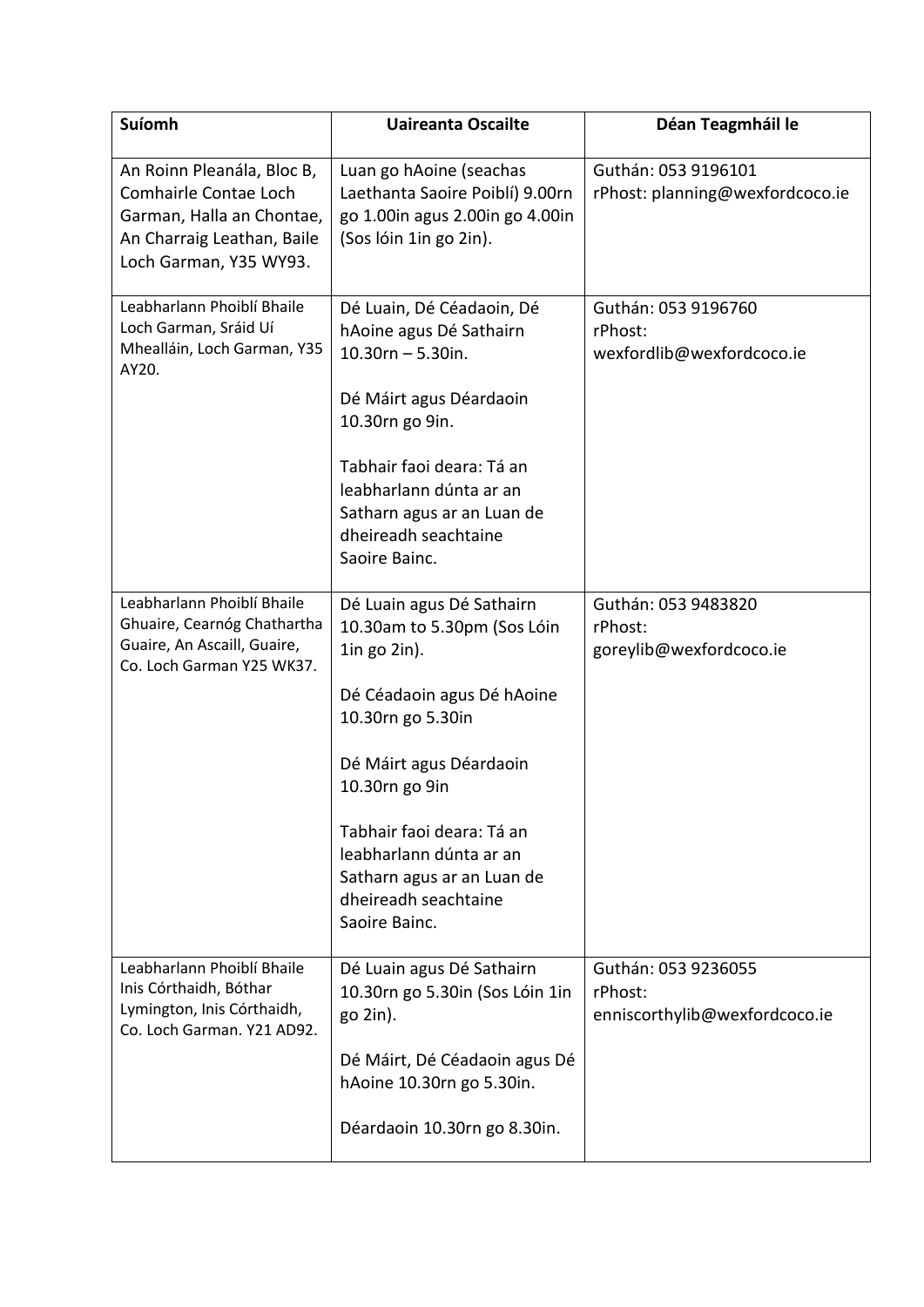|                                                                                                                                  | Tabhair faoi deara: Tá an<br>leabharlann dúnta ar an<br>Satharn agus ar an Luan de<br>dheireadh seachtaine Saoire<br>Bainc.                                                                                                                                                                                 |                                                              |
|----------------------------------------------------------------------------------------------------------------------------------|-------------------------------------------------------------------------------------------------------------------------------------------------------------------------------------------------------------------------------------------------------------------------------------------------------------|--------------------------------------------------------------|
| Leabharlann Phoiblí Bhaile<br>Ros Mhic Thriúin, Lána na<br>Beairice, Ros Mhic Thriúin,<br>Co. Loch Garman. Y34<br>NW56.          | Dé Luain agus Dé Sathairn<br>10.30rn go 5.30in<br>(Sos Lóin 1in go 2in)<br>Dé Máirt 10.30rn go 8.30in.<br>Dé Céadaoin, Déardaoin agus<br>Dé hAoine 10.30rn go 5.30in.<br>Tabhair faoi deara: Tá an<br>leabharlann dúnta ar an<br>Satharn agus ar an Luan de<br>dheireadh seachtaine Saoire<br>Bainc.        | Guthán: 051 421877<br>rPhost:<br>newrosslib@wexfordcoco.ie   |
| Leabharlann Phoiblí Bhaile<br>Bhun Clóidí, Coill an<br>Mhuilinn, An Charraig<br>Dhubh, Bun Clóidí, Co.<br>Loch Garman. Y21 E970. | Dé Luain, Dé hAoine agus Dé<br>Sathairn<br>10.30rn go 5.30in (Sos Lóin<br>$1$ in go $2$ in).<br>Dé Máirt agus Dé Céadaoin<br>10.30rn go 5.30in.<br>Déardaoin 10.30rn go 9in.<br>Tabhair faoi deara: Tá an<br>leabharlann dúnta ar an<br>Satharn agus ar an Luan de<br>dheireadh seachtaine<br>Saoire Bainc. | Guthán: 053 9375466<br>rPhost:<br>bunclodylib@wexfordcoco.ie |

#### **Bíodh cead cainte agat**

Tugtar cuireadh d'aighneachtaí nó tuairimí scríofa maidir leis na hAthruithe Ábhartha Beartaithe ar an Dréachtphlean Forbartha Contae, an Measúnú Straitéiseach Comhshaoil (lena n-áirítear faisnéis ar na héifeachtaí suntasacha dóchúla ar an Dréachtphlean) agus an Measúnú Cuí amháin ón bpobal agus ó gheallsealbhóirí eile le linn na tréimhse **ón Déardaoin, an 7 Aibreán 2022, go dtí 4.00in Dé hAoine, an 6 Bealtaine 2022.**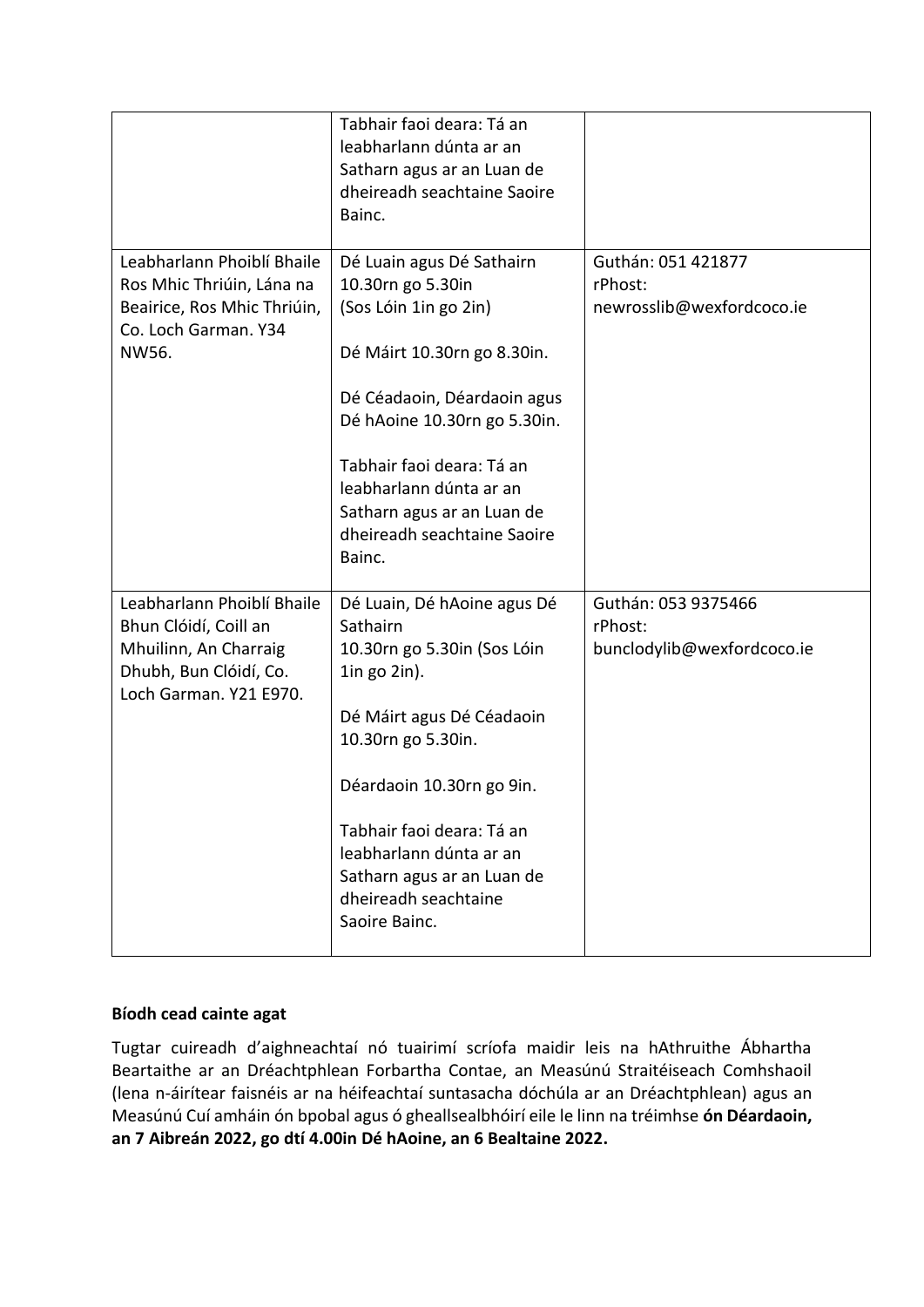#### **Conas Aighneacht nó Breathnú Scríofa a Dhéanamh**

Is féidir aighneachtaí agus tuairimí scríofa a dhéanamh:

- **Ar líne** trí Thairseach Comhairliúcháin Ar Líne na Comhairle Contae <https://consult.wexfordcoco.ie/>
- **Trí rPhost** ag countydevelopmentplan@wexfordcoco.ie
- **Mar chóip crua** a sheoladh chuig: Pleanáil Chun Cinn, An Roinn Pleanála, Bloc B, Comhairle Contae Loch Garman, Halla an Chontae, An Charraig Leathan, Loch Garman, Y35 WY93. Ba cheart 'Athruithe Ábhartha ar Dhréachtphlean Forbartha Contae Loch Garman 2022 – 2028' a mharcáil ar na haighneachtaí agus ar na tuairimí scríofa seo.

### **TABHAIR FAOI DEARA**:

- Déan d'aighneacht scríofa nó do thuairim a chur isteach i meán amháin, sé sin, ar líne, trí ríomhphost nó mar chóip chrua.
- Luaigh an Uimhir/Uimhreacha Tagartha ábhartha maidir le hAthrú Ábhar Beartaithe i d'aighneacht nó do thuairim scríofa.
- Cuir léarscáil ar fáil má tá tagairt á dhéanamh agat do shuíomh nó do ghnéithe ar leith.
- Ní ghlacfar ach le haighneachtaí scríofa nó le tuairimí maidir leis na hAthruithe Ábhartha Beartaithe, an Mheasúnacht Straitéiseach Timpeallachta (lena n-áirítear faisnéis ar na héifeachtaí suntasacha dóchúla ar an Dréachtphlean) nó an Mheasúnacht Chuí a fuarthas le linn na tréimhse **ón Déardaoin, 7 Aibreán 2022 go dtí 4.00in Dé hAoine, an 6 Bealtaine 2022** sula gcuirfear an Plean Forbartha Contae Loch Garman 2022-2028 le chéile**. Ní ghlacfar le haighneachtaí nó le tuairimí déanacha.**
- Agus aighneacht scríofa nó tuairim á déanamh agat, ba cheart duit d'ainm, do sheoladh agus do shonraí teagmhála a chur ar fáil. Má tá aighneacht/tuairim i scríbhinn á déanamh agat thar ceann eagraíochta nó comhlachta éigin, cuir ainm, seoladh agus sonraí teagmhála na heagraíochta/an chomhlachta sin ar fáil.

### **RGCS/Sonraí Pearsanta**

Cuireann an tAcht um Pleanáil agus Forbairt, 2000 (arna leasú) an dualgas ar Údarás Pleanála cuireadh a thabhairt d'aighneachtaí agus tuairimí scríofa le linn ullmhú na bpleananna forbartha reachtúla.

Éilíonn an tAcht freisin ar an Údarás Pleanála (a) na haighneachtaí agus na tuairimí seo a fhoilsiú ar a shuíomh Gréasáin; (b) ainmneacha na ndaoine/na gcomhlachtaí a rinne aighneachtaí nó tuairimí a liostú i dTuarascáil an Phríomhfheidhmeannaigh do Chomhaltaí Chomhairle Contae Loch Garman; agus (c) an tuarascáil sin a fhoilsiú ar shuíomh Gréasáin na Comhairle Contae. Dá réir sin, foilseofar d'aighneacht nó do thuairim mar aon le d'ainm ar